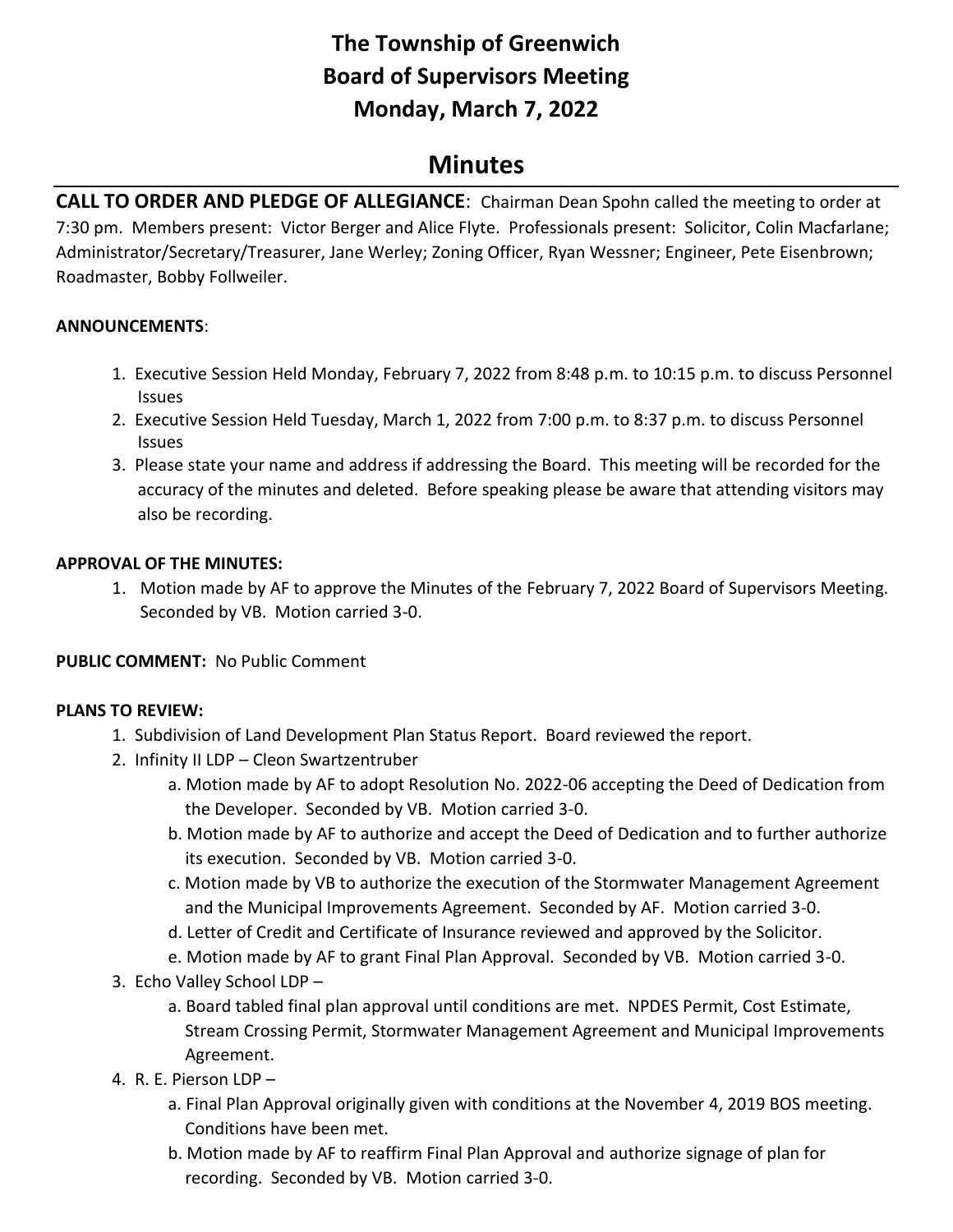- 5. Fama Subdivision
	- a. Motion made by VB to approve one waiver request for relief from SALDO Section 305; tabling a decision on the remaining waiver requests until the plan goes through the Planning Commission Review and is presented to the Board for review. Seconded by AF. Motion carried 3-0.

### **OLD BUSINESS:**

- 1.Motion made by VB authorizing township professionals to review the township fire and safety standards and draft potential language to be discussed as possible revisions to the current SALDO requirements. Seconded by AF. Motion carried 3-0.
- 2. Motion made by AF to authorize the Township Zoning Officer and Solicitor to draft an amendment to the ordinance to be enacted on Small Wireless Facilities. Seconded by VB. Motion carried 3-0.
- 3. Motion made by AF to authorize the Township Zoning Officer to look into drafting a possible ordinance for wedding barn facilities. Seconded by VB. Motion carried 3-0.
- 4. Motion made by AF to adopt Resolution No. 2022-05 Public Comment Policy. Seconded by VB. Motion carried 3-0.
- 5. Solicitor is reviewing the Service Electric Cable TV Franchise Agreement and may have it ready for execution at the April BOS meeting.
- 6. Motion made by AF to enact Ordinance No. 2022-01, No Parking Ordinance for Krumsville Road. Seconded by VB. Motion carried 3-0.

#### **NEW BUSINESS:**

- 1. Motion Made by VB to adopt Resolution No. 2022-07 Procedures for the disposition of records as set forth in the Municipal Records Manual. Seconded by AF. Motion carried 3-0.
- 2. Motion made by AF approving Kutztown Fire & Rescue's request for release of funds in the amount of \$10,000.00 for the April Semi-Annual loan payment for apparatus. Seconded by VB. Motion carried 3-0.
- 3. Motion made by AF adopting Resolution No. 2022-08 applying for the ARP Grant for the Sittler Valley Road Project. Seconded by VB. Motion carried 3-0.
- 4. Motion made by AF adopting Resolution No. 2022-09 applying for the LSA Grant for the Sittler Valley Road Project. Seconded by VB. Motion carried 3-0.
- 5. Amended Employee Policy approval was tabled.
- 6. Discussion on the Folino Estates LDP and Zoning Hearing Application. Motion made by AF to authorize the Solicitor to draft a letter to the Zoning Hearing Board addressing their concerns and to attend the hearing on March 29, 2022 at 7:00pm. Seconded by VB. Motion carried 3-0.

## **REPORTS:**

- 1. Administrator Report
	- a. Mobile Home Park Inspections completed.
	- b. 2021 Financial Audit in process.
	- c. 2020 State Liquid Fuels Audit to be scheduled in the next two to three weeks; Colin still researching Paver purchase requirements.
	- d. RTK appeal for the Solicitors notes was denied by the PA Office of Open Records.
	- e. New office hours have been approved as 7:00 to 4:00 Monday through Thursday and 7:00 to 11:00 on Friday.